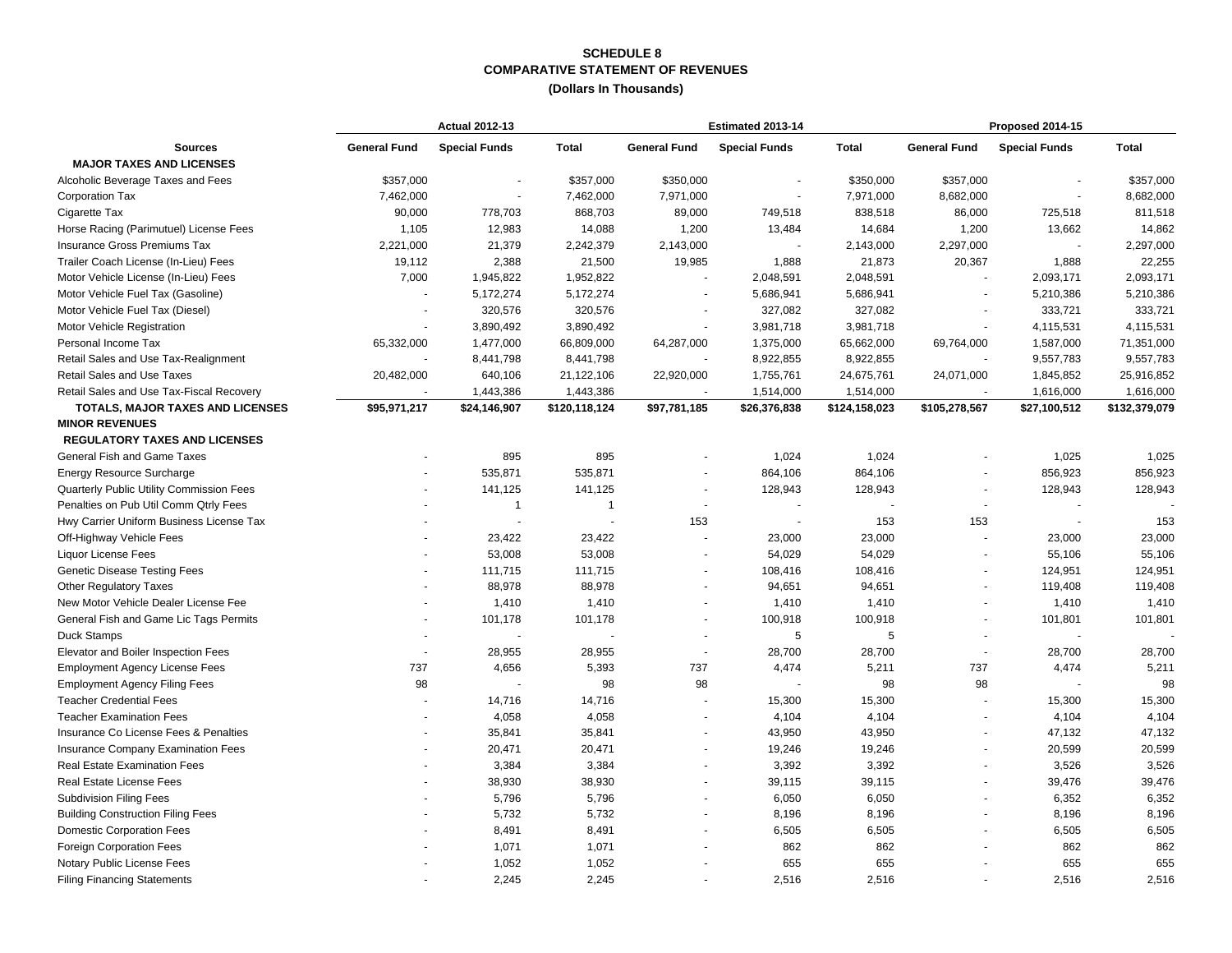### **COMPARATIVE STATEMENT OF REVENUES SCHEDULE 8 -- Continued**

#### **(Dollars In Thousands)**

|                                                                                    | <b>Actual 2012-13</b> |                      |              |                          | Estimated 2013-14        |              | Proposed 2014-15    |                      |              |
|------------------------------------------------------------------------------------|-----------------------|----------------------|--------------|--------------------------|--------------------------|--------------|---------------------|----------------------|--------------|
| <b>Sources</b>                                                                     | <b>General Fund</b>   | <b>Special Funds</b> | Total        | <b>General Fund</b>      | <b>Special Funds</b>     | <b>Total</b> | <b>General Fund</b> | <b>Special Funds</b> | <b>Total</b> |
| Candidate Filing Fee                                                               | 45                    |                      | 45           | 1,100                    |                          | 1,100        | 150                 |                      | 150          |
| Beverage Container Redemption Fees                                                 |                       | 1,175,473            | 1,175,473    |                          | 1,145,032                | 1,145,032    |                     | 1,169,411            | 1,169,411    |
| <b>Explosive Permit Fees</b>                                                       |                       | $\mathbf{1}$         | $\mathbf{1}$ | $\blacksquare$           | 18                       | 18           |                     | 18                   | 18           |
| <b>Processing Fees</b>                                                             |                       | 304                  | 304          |                          | 377                      | 377          |                     | 377                  | 377          |
| <b>Environmental and Hazardous Waste Fees</b>                                      |                       | 42,293               | 42,293       | $\blacksquare$           | 43,028                   | 43,028       |                     | 43,128               | 43,128       |
| <b>Other Regulatory Fees</b>                                                       | 357,427               | 6,493,569            | 6,850,996    | 939                      | 8,987,265                | 8,988,204    | 939                 | 6,792,008            | 6,792,947    |
| Other Regulatory Licenses and Permits                                              | 4,798                 | 496,114              | 500,912      | 5,262                    | 499,050                  | 504,312      | 5,362               | 514,074              | 519,436      |
| <b>Renewal Fees</b>                                                                |                       | 247,632              | 247,632      | $\overline{\phantom{a}}$ | 247,507                  | 247,507      |                     | 255,540              | 255,540      |
| <b>Delinquent Fees</b>                                                             | 2                     | 6,978                | 6,980        | $\sim$                   | 6,875                    | 6,875        |                     | 6,950                | 6,950        |
| Private Rail Car Tax                                                               | 7,886                 |                      | 7,886        | 7,886                    |                          | 7,886        | 7,886               | $\sim$               | 7,886        |
| Insurance Department Fees, Prop 103                                                |                       | 27,296               | 27,296       | $\blacksquare$           | 28,017                   | 28,017       |                     | 28,879               | 28,879       |
| Insurance Department Fees, General                                                 |                       | 23,140               | 23,140       |                          | 25,961                   | 25,961       |                     | 27,208               | 27,208       |
| Insurance Fraud Assessment, Workers Comp                                           |                       | 50,010               | 50,010       |                          | 49,631                   | 49,631       |                     | 52,554               | 52,554       |
| Insurance Fraud Assessment, Auto                                                   |                       | 48,066               | 48,066       | $\blacksquare$           | 48,479                   | 48,479       |                     | 49,130               | 49,130       |
| Insurance Fraud Assessment, General                                                |                       | 8,146                | 8,146        |                          | 12,321                   | 12,321       |                     | 12,564               | 12,564       |
| <b>Refinery Fees</b>                                                               | $\sim$                | $\ddot{\phantom{1}}$ |              | $\blacksquare$           | 5,412                    | 5,412        |                     | 5,412                | 5,412        |
| <b>Totals, REGULATORY TAXES AND LICENSES</b><br><b>REVENUE FROM LOCAL AGENCIES</b> | \$370,993             | \$9,852,023          | \$10,223,016 | \$16,175                 | \$12,658,540             | \$12,674,715 | \$15,325            | \$10,558,217         | \$10,573,542 |
| <b>Architecture Public Building Fees</b>                                           |                       | 28,092               | 28,092       | $\overline{a}$           | 29,508                   | 29,508       |                     | 29,508               | 29,508       |
| Penalties on Traffic Violations                                                    |                       | 74,904               | 74,904       |                          | 72,160                   | 72,160       |                     | 69,914               | 69,914       |
| Penalties on Felony Convictions                                                    |                       | 51,888               | 51,888       | 3                        | 50,002                   | 50,005       | 3                   | 50,002               | 50,005       |
| Fines-Crimes of Public Offense                                                     | 58                    | 12,065               | 12,123       | 57                       | 10,000                   | 10,057       | 57                  | 10,000               | 10,057       |
| Fish and Game Violation Fines                                                      |                       | 1,132                | 1,132        | $\blacksquare$           | 814                      | 814          |                     | 818                  | 818          |
| Penalty Assessments on Fish & Game Fines                                           |                       | 559                  | 559          | ÷.                       | 655                      | 655          |                     | 642                  | 642          |
| Interest on Loans to Local Agencies                                                | 118                   | 1,035                | 1,153        | 118                      | 1,159                    | 1,277        | 118                 | 1,111                | 1,229        |
| Addt'l Assmnts on Fish & Game Fines                                                |                       | 65                   | 65           |                          | 64                       | 64           |                     | 65                   | 65           |
| Narcotic Fines                                                                     | 1,112                 |                      | 1,112        | 1,000                    |                          | 1,000        | 1,000               |                      | 1,000        |
| <b>Fingerprint ID Card Fees</b>                                                    |                       | 65,503               | 65,503       |                          | 65,767                   | 65,767       |                     | 65,767               | 65,767       |
| Misc Revenue From Local Agencies                                                   | 222,176               | 1,176,433            | 1,398,609    | 198,200                  | 1,461,137                | 1,659,337    | 198,200             | 1,562,000            | 1,760,200    |
| Open Space Cancelation Fee Deferrd Taxes                                           | 2,463                 | 2,536                | 4,999        | 10                       | 2,536                    | 2,546        |                     | 2,733                | 2,733        |
| Rev Local Govt Agencies-Cost Recoveries                                            | 13,590                | 7,963                | 21,553       | 16,166                   | 8,042                    | 24,208       | 16,166              | 8,123                | 24,289       |
| <b>Totals, REVENUE FROM LOCAL AGENCIES</b>                                         | \$239,517             | \$1,422,175          | \$1,661,692  | \$215,554                | \$1,701,844              | \$1,917,398  | \$215,544           | \$1,800,683          | \$2,016,227  |
| <b>SERVICES TO THE PUBLIC</b>                                                      |                       |                      |              |                          |                          |              |                     |                      |              |
| Pay Patients Board Charges                                                         | 14,902                |                      | 14,902       | 10,977                   | $\overline{\phantom{a}}$ | 10,977       | 9,440               | $\blacksquare$       | 9,440        |
| State Beach and Park Service Fees                                                  |                       | 92,723               | 92,723       |                          | 104,000                  | 104,000      |                     | 111,500              | 111,500      |
| Parking Lot Revenues                                                               |                       | 9,718                | 9,718        | $\overline{a}$           | 8,670                    | 8,670        |                     | 8,675                | 8,675        |
| <b>Emergency Telephone Users Surcharge</b>                                         |                       | 79,150               | 79,150       | $\overline{\phantom{a}}$ | 94,251                   | 94,251       |                     | 107,740              | 107,740      |
| Sales of Documents                                                                 | 114                   | 4,208                | 4,322        | 115                      | 4,554                    | 4,669        | 115                 | 4,467                | 4,582        |
| General Fees--Secretary of State                                                   | 161                   | 28,976               | 29,137       | 110                      | 27,908                   | 28,018       | 187                 | 27,999               | 28,186       |
| <b>Parental Fees</b>                                                               |                       | 5,465                | 5,465        |                          | 6,207                    | 6,207        |                     | 6,207                | 6,207        |
| Miscellaneous Services to the Public                                               | 2,292                 | 158,857              | 161,149      | 1,952                    | 175,397                  | 177,349      | 1,952               | 165,448              | 167,400      |
| Medicare Receipts Frm Federal Government                                           | 16,205                |                      | 16,205       | 13,428                   |                          | 13,428       | 12,310              |                      | 12,310       |
| <b>Personalized License Plates</b>                                                 |                       | 53,754               | 53,754       |                          | 57,890                   | 57,890       |                     | 57,992               | 57,992       |
| <b>Totals, SERVICES TO THE PUBLIC</b>                                              | \$33,674              | \$432,851            | \$466,525    | \$26,582                 | \$478,877                | \$505,459    | \$24,004            | \$490,028            | \$514,032    |

 **USE OF PROPERTY AND MONEY**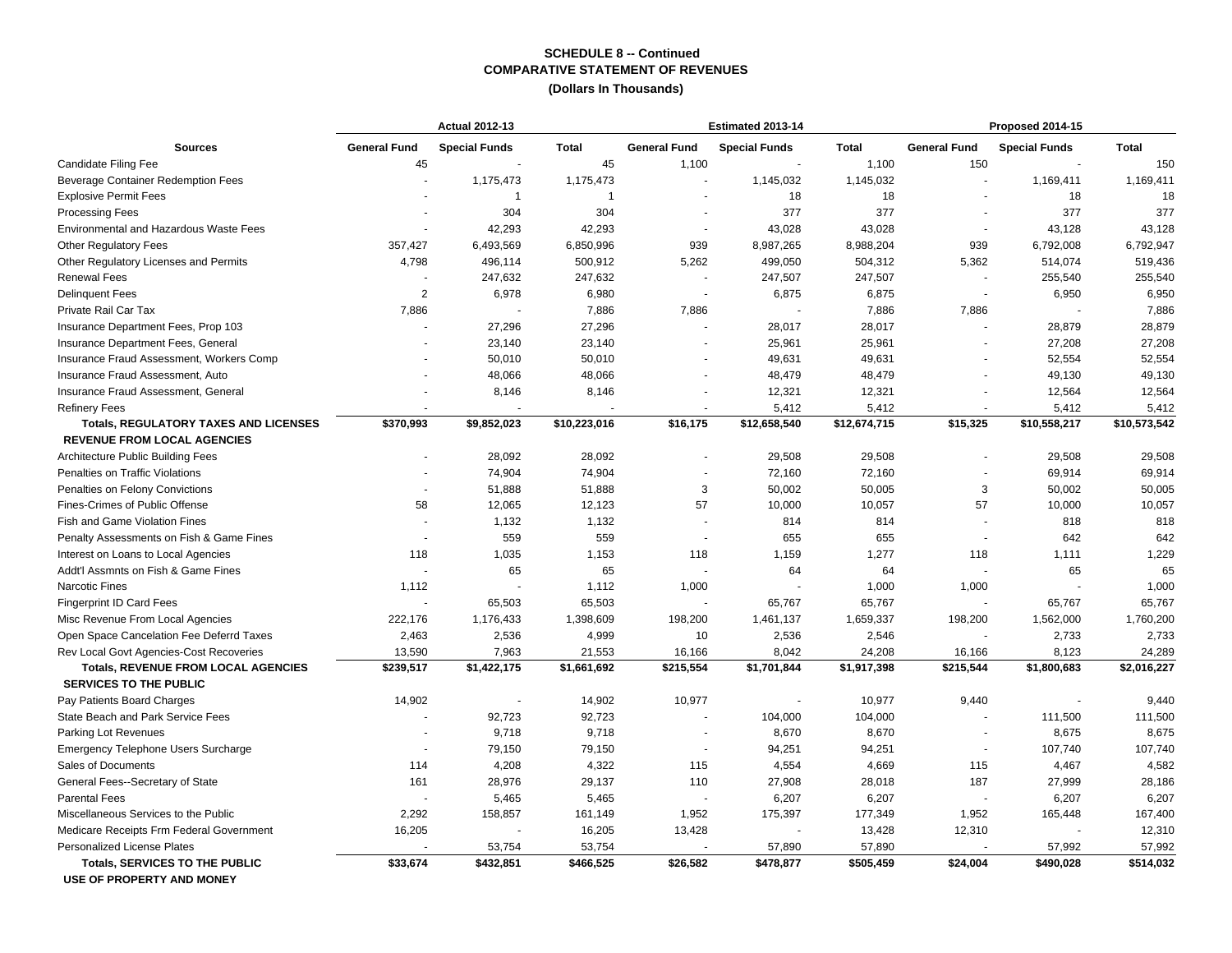#### **COMPARATIVE STATEMENT OF REVENUES (Dollars In Thousands)SCHEDULE 8 -- Continued**

|                                          |                     | <b>Actual 2012-13</b> |               |                          | Estimated 2013-14    |               | Proposed 2014-15    |                      |               |
|------------------------------------------|---------------------|-----------------------|---------------|--------------------------|----------------------|---------------|---------------------|----------------------|---------------|
| <b>Sources</b>                           | <b>General Fund</b> | <b>Special Funds</b>  | <b>Total</b>  | <b>General Fund</b>      | <b>Special Funds</b> | <b>Total</b>  | <b>General Fund</b> | <b>Special Funds</b> | <b>Total</b>  |
| Income From Pooled Money Investments     | 26,000              | 184                   | 26,184        | 23,000                   | 274                  | 23,274        | 32,000              | 244                  | 32,244        |
| Income From Surplus Money Investments    | 369                 | 22,469                | 22,838        | 511                      | 28,304               | 28,815        | 511                 | 29,055               | 29,566        |
| Interest Income From Loans               | 4,304               | 3,927                 | 8,231         | 4,551                    | 3,538                | 8,089         | 4,219               | 13,210               | 17,429        |
| Interest Income From Interfund Loans     | 186                 | 19,845                | 20,031        |                          | 31,703               | 31,703        |                     | 26,327               | 26,327        |
| Income From Other Investments            |                     | 218                   | 218           |                          |                      |               |                     |                      |               |
| Income From Condemnation Deposits Fund   |                     | 243                   | 243           |                          | 941                  | 941           |                     | 819                  | 819           |
| <b>Federal Lands Royalties</b>           |                     | 83,856                | 83,856        | $\sim$                   | 83,856               | 83,856        |                     | 83,856               | 83,856        |
| Oil & Gas Lease-1% Revenue City/County   | 921                 |                       | 921           | 800                      |                      | 800           | 700                 |                      | 700           |
| Geothermal Resource Well Fees            |                     | 4,283                 | 4,283         |                          | 3,950                | 3,950         |                     | 3,950                | 3,950         |
| <b>Rentals of State Property</b>         | 16,561              | 54,568                | 71,129        | 18,227                   | 52,310               | 70,537        | 18,589              | 55,331               | 73,920        |
| Misc Revenue Frm Use of Property & Money | 3,078               | 19,504                | 22,582        | 154                      | 19,347               | 19,501        | 154                 | 18,533               | 18,687        |
| <b>School Lands Royalties</b>            |                     | 46                    | 46            |                          | 50                   | 50            |                     | 50                   | 50            |
| <b>State Lands Royalties</b>             | 381,701             |                       | 381,701       | 324,699                  |                      | 324,699       | 279,825             |                      | 279,825       |
| <b>Totals, USE OF PROPERTY AND MONEY</b> | \$433,120           | \$209,143             | \$642,263     | \$371,942                | \$224,273            | \$596,215     | \$335,998           | \$231,375            | \$567,373     |
| <b>MISCELLANEOUS</b>                     |                     |                       |               |                          |                      |               |                     |                      |               |
| Attorney General Proceeds of Anti-Trust  |                     | 1,400                 | 1,400         |                          | 3,000                | 3,000         |                     | 2,300                | 2,300         |
| Penalties & Interest on UI & DI Contrib  |                     | 104,080               | 104,080       |                          | 106,806              | 106,806       |                     | 101,940              | 101,940       |
| Sale of Fixed Assets                     | 3                   | 9,495                 | 9,498         | $\overline{1}$           | 39,810               | 39,811        | $\overline{1}$      | 42,745               | 42,746        |
| Sale of Confiscated Property             | 6,243               | 9                     | 6,252         | 5,419                    | 24                   | 5,443         | 5,200               | 24                   | 5,224         |
| Sale of State's Public Lands             |                     | 8,572                 | 8,572         |                          | 16,439               | 16,439        |                     | 8,227                | 8,227         |
| Proceeds From Estates of Deceased Person | 176                 |                       | 176           | 643                      |                      | 643           | 643                 |                      | 643           |
| Revenue-Abandoned Property               | 473,114             |                       | 473,114       | 421,330                  |                      | 421,330       | 446,190             |                      | 446,190       |
| Escheat of Unclaimed Checks & Warrants   | 37,591              | 9,288                 | 46,879        | 33,012                   | 7,825                | 40,837        | 33,012              | 7,987                | 40,999        |
| Miscellaneous Revenue                    | 157,106             | 428,242               | 585,348       | 158,728                  | 400,490              | 559,218       | 158,730             | 387,322              | 546,052       |
| Penalties & Intrst on Personal Income Tx |                     | 14,445                | 14,445        |                          | 15,670               | 15,670        |                     | 17,565               | 17,565        |
| Other Revenue - Cost Recoveries          | 37,904              | 117,593               | 155,497       | 33,666                   | 119,439              | 153,105       | 39,121              | 116,131              | 155,252       |
| <b>Tribal Gaming Revenues</b>            | 239,531             | 42,590                | 282,121       | 237,000                  | 46,026               | 283,026       | 237,000             | 46,376               | 283,376       |
| Delinquent Receivables-Cost Recoveries   | 12,254              | 177                   | 12,431        | 12,254                   | 15                   | 12,269        | 12,254              | 15                   | 12,269        |
| Settlements/Judgments(not Anti-trust)    | 23,132              | 4,085                 | 27,217        | 425,698                  | 7,791                | 433,489       | 3,004               | 5,591                | 8,595         |
| <b>Uninsured Motorist Fees</b>           | 1,120               | 263                   | 1,383         | 1,115                    | 265                  | 1,380         | 1,000               | 268                  | 1,268         |
| <b>Traffic Violations</b>                |                     | 39,419                | 39,419        |                          | 39,721               | 39,721        |                     | 39,379               | 39,379        |
| Parking Violations                       | 20,658              | 1,340                 | 21,998        | 21,165                   | 1,562                | 22,727        | 22,000              | 1,562                | 23,562        |
| <b>Penalty Assessments</b>               | 41,814              | 250,107               | 291,921       | 36,333                   | 237,220              | 273,553       | 28,173              | 232,414              | 260,587       |
| Civil & Criminal Violation Assessment    | 390                 | 181,258               | 181,648       | 225                      | 216,234              | 216,459       | 200                 | 180,534              | 180,734       |
| <b>Fines and Forfeitures</b>             | 2,649               | 205,496               | 208,145       | 2,659                    | 204,378              | 207,037       | 2,659               | 204,378              | 207,037       |
| Court Filing Fees and Surcharges         |                     | 626,674               | 626,674       |                          | 598,869              | 598,869       |                     | 598,869              | 598,869       |
| Penalty Assessments on Criminal Fines    |                     | 252,253               | 252,253       | $\sim$                   | 252,242              | 252,242       |                     | 252,242              | 252,242       |
| Donations                                | 173                 | 890                   | 1,063         | 222                      | 1,314                | 1,536         |                     | 1,125                | 1,125         |
| Auction Proceeds for Carbon Allowances   |                     | 257,264               | 257,264       |                          | 500,000              | 500,000       |                     | 550,000              | 550,000       |
| Miscellaneous Tax Revenue                |                     |                       |               |                          |                      |               |                     | 1,200                | 1,200         |
| Cash Adjustment for Transportation Funds |                     | $-1,029$              | $-1,029$      | $\overline{\phantom{a}}$ | $-58,762$            | $-58,762$     |                     | $-50,000$            | $-50,000$     |
| Cash Adjustment for Transportation Funds |                     | 85,000                | 85,000        |                          | 138,000              | 138,000       |                     | 117,000              | 117,000       |
| <b>Totals, MISCELLANEOUS</b>             | \$1,053,858         | \$2,638,911           | \$3,692,769   | \$1,389,470              | \$2,894,378          | \$4,283,848   | \$989,187           | \$2,865,194          | \$3,854,381   |
| <b>TOTALS, MINOR REVENUES</b>            | \$2,131,162         | \$14,555,103          | \$16,686,265  | \$2,019,723              | \$17,957,912         | \$19,977,635  | \$1,580,058         | \$15,945,497         | \$17,525,555  |
| <b>TOTALS, REVENUES</b>                  | \$98,102,379        | \$38,702,010          | \$136,804,389 | \$99,800,908             | \$44,334,750         | \$144,135,658 | \$106,858,625       | \$43,046,009         | \$149,904,634 |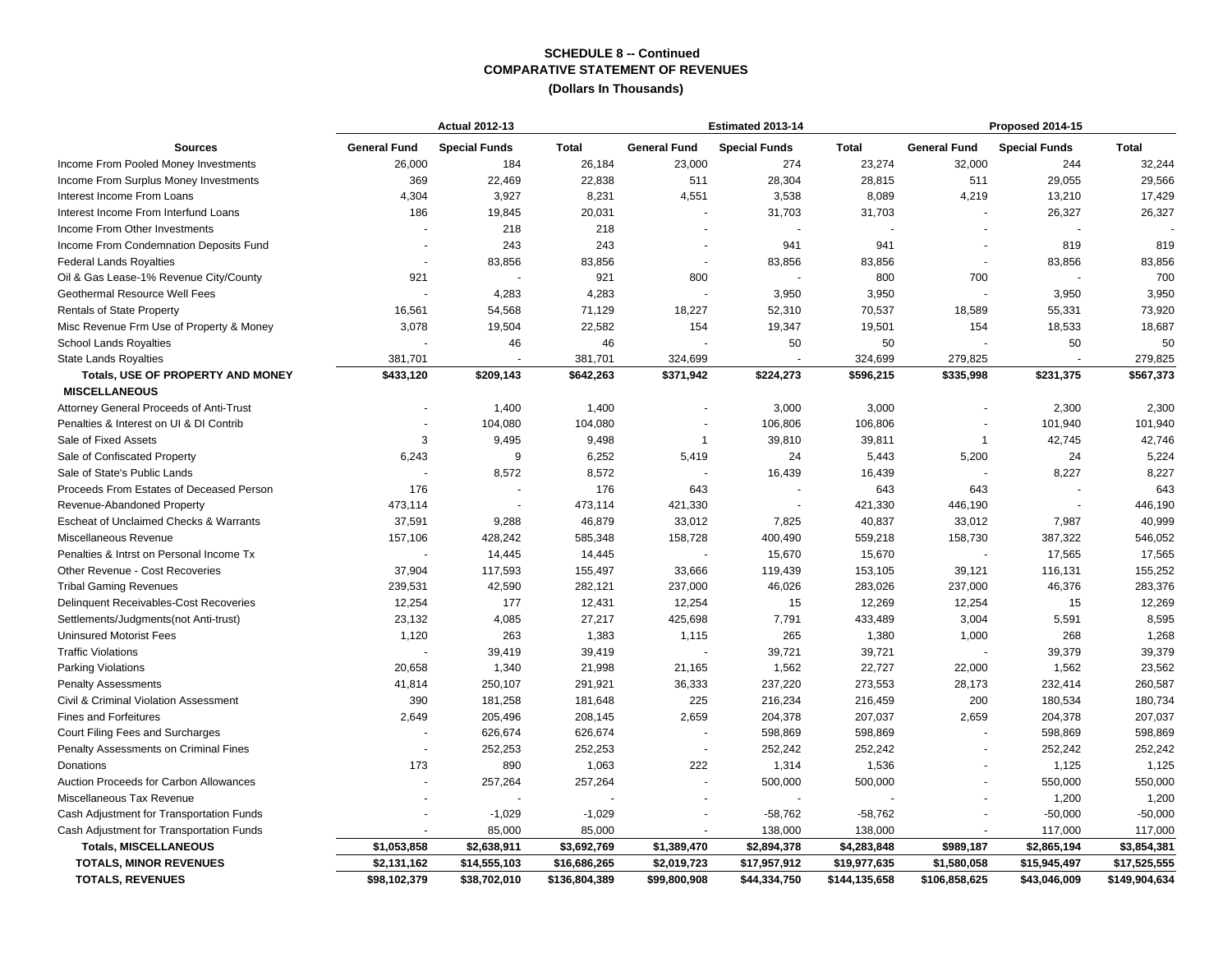## **COMPARATIVE STATEMENT OF REVENUES SCHEDULE 8 -- Continued**

**(Dollars In Thousands)**

|                                                 |                     | <b>Actual 2012-13</b>    |                      |                     | Estimated 2013-14    |              | Proposed 2014-15    |                      |              |  |
|-------------------------------------------------|---------------------|--------------------------|----------------------|---------------------|----------------------|--------------|---------------------|----------------------|--------------|--|
| <b>Sources</b>                                  | <b>General Fund</b> | <b>Special Funds</b>     | <b>Total</b>         | <b>General Fund</b> | <b>Special Funds</b> | <b>Total</b> | <b>General Fund</b> | <b>Special Funds</b> | <b>Total</b> |  |
| <b>TRANSFERS AND LOANS</b>                      |                     |                          |                      |                     |                      |              |                     |                      |              |  |
| General Fund                                    | $-184,447$          | 181,240                  | $-3,207$             | $-729,360$          | 629,360              | $-100,000$   | $-2,624,889$        | 2,621,471            | $-3,418$     |  |
| Property Acquisition Law Money Account          |                     |                          | $\blacksquare$       | 3,701               | $-3,701$             |              |                     |                      |              |  |
| Special Account for Capital Outlay              | 93                  | $-93$                    |                      |                     |                      |              |                     |                      |              |  |
| Highway Account, State, STF                     | 786,075             | -786,075                 |                      | 62,942              | $-62,942$            |              |                     |                      |              |  |
| Motor Vehicle Account, STF                      | 365,807             | $-365,807$               |                      | 65,808              | $-65,808$            |              | 70,902              | $-70,902$            |              |  |
| Public Transportation Account, STF              |                     |                          |                      | $\blacksquare$      | $-26,199$            | $-26,199$    |                     | $-29,316$            | $-29,316$    |  |
| Propane Safety Insp/Enforcmt Prog Trust         |                     | 76                       | 76                   | $\sim$              | 114                  | 114          |                     | 114                  | 114          |  |
| Motor Vehicle Fuel Account, TTF                 | 141,245             | $-167,713$               | $-26,468$            | 163,717             | $-190, 140$          | $-26,423$    | 139,661             | $-165,907$           | $-26,246$    |  |
| Motor Vehicle Trans Tax Account, TTF            |                     |                          | $\ddot{\phantom{1}}$ | 1,751               | $-1,751$             |              | 1                   | $-1$                 |              |  |
| Corporations Fund, State                        |                     |                          |                      | 15,000              | $-15,000$            |              |                     |                      |              |  |
| School Facilities Fee Assistance Fund           |                     |                          |                      |                     |                      |              | 124                 | $-124$               |              |  |
| Foster and Small Family Insurance Fund          |                     |                          |                      | 2,300               | $-2,300$             |              |                     |                      |              |  |
| Clandestine Drug Lab Clean-Up Account           | 8                   | -8                       |                      |                     |                      |              |                     |                      |              |  |
| Driver Training Penalty Assessment Fund         | 3,531               | $-3,531$                 | $\ddot{\phantom{1}}$ | 8,258               | $-8,258$             |              | 763                 | $-763$               |              |  |
| Employment Developmnt Dept Benefit Audit        | 15,334              | $-15,334$                | $\ddot{\phantom{1}}$ | 10,222              | $-10,222$            |              |                     |                      |              |  |
| <b>Employment Development Contingent Fund</b>   | 40,945              | $-40,945$                |                      | 22,097              | $-22,097$            |              |                     |                      |              |  |
| Business Fees Fund, Secty of State's            | 14,643              | $-14,643$                |                      | 2,336               | $-2,336$             |              | 11,799              | $-11,799$            |              |  |
| Off-Highway Vehicle Trust Fund                  | 109,549             | -109,549                 |                      |                     |                      |              |                     |                      |              |  |
| Indian Gaming Special Distribution Fund         |                     | $-33,500$                | $-33,500$            |                     | $-28,200$            | $-28,200$    |                     | $-25,000$            | $-25,000$    |  |
| False Claims Act Fund                           | 7,700               | $-7,700$                 |                      |                     |                      |              | 34,000              | $-34,000$            |              |  |
| Underground Storage Tank Cleanup Fund           |                     |                          |                      |                     | $-8,000$             | $-8,000$     |                     |                      |              |  |
| Olympic Training Account, California            | 82                  | $-82$                    |                      | 78                  | $-78$                |              | 78                  | $-78$                |              |  |
| <b>Financial Responsibility Penalty Account</b> | 934                 | $-934$                   |                      | 1,000               | $-1,000$             |              | 1,000               | $-1,000$             |              |  |
| Harbors and Watercraft Revolving Fund           | 56,848              | 11,200                   | 68,048               |                     | 10,775               | 10,775       |                     | 13,950               | 13,950       |  |
| Unemployment Compensation Disability Fd         | 308,391             |                          | 308,391              |                     |                      |              |                     |                      |              |  |
| Drinking Water Treatment & Research Fund        | 3,829               | $-3,829$                 |                      |                     |                      |              |                     |                      |              |  |
| Public Buildings Construction Fund              | 8,453               |                          | 8,453                |                     |                      |              |                     |                      |              |  |
| Service Revolving Fund                          | 1,186               | $\overline{\phantom{a}}$ | 1,186                | 1,186               |                      | 1,186        | 1,186               |                      | 1,186        |  |
| Prison Industries Revolving Fund                | 13,000              | $\blacksquare$           | 13,000               |                     |                      |              |                     |                      |              |  |
| School Building Aid Fund, State                 | 1,986               | $\sim$                   | 1,986                | 5,498               |                      | 5,498        | 9,387               |                      | 9,387        |  |
| Refunding Escrow Fund                           |                     | 107                      | 107                  |                     |                      |              |                     |                      |              |  |
| Housing Trust Fund, Cal                         |                     | ÷,                       |                      |                     | $\sim$               |              | 68                  |                      | 68           |  |
| Special Deposit Fund                            | 90                  | 858                      | 948                  |                     | 995                  | 995          |                     | 600                  | 600          |  |
| Community Revitalization Fee Fund               | $\overline{1}$      | $-1$                     |                      |                     |                      |              |                     |                      |              |  |
| Private Hospital Supplemental Fund              | 17,500              | $-17,500$                | ÷,                   | 8,750               | $-8,750$             |              |                     |                      |              |  |
| Youthful Offender Block Grant Fund              |                     |                          |                      | 641                 | $-641$               |              |                     |                      |              |  |
| Managed Care Admin Fines & Penalties Fnd        |                     | $-1,000$                 | $-1,000$             |                     | $-977$               | $-977$       |                     | $-902$               | $-902$       |  |
| Immediate and Critical Needs Acct, SCFCF        |                     |                          |                      | 200,000             | $-200,000$           |              |                     |                      |              |  |
| Enterprise Zone Fund                            |                     |                          |                      | 400                 | $-400$               |              |                     |                      |              |  |
| Greenhouse Gas Reduction Fund                   |                     |                          | $\blacksquare$       | 500,000             | $-500,000$           |              |                     | $-10,000$            | $-10,000$    |  |
| Centrl Cst St Vet Cmtry Ft Ord Endow, CA        |                     |                          |                      |                     | 1,299                | 1,299        |                     | 1,420                | 1,420        |  |
| National Mortgage Special Deposit Fund          | 100,000             |                          | 100,000              |                     |                      |              |                     |                      |              |  |
| Clean Energy Job Creation Fund                  |                     |                          |                      |                     |                      |              |                     |                      |              |  |
| TOTALS, TRANSFERS AND LOANS                     | \$1,812,783         | \$-1,374,763             | \$438,020            | \$346,325           | $$-516,257$          | $$-169,932$  | \$-2,355,920        | \$2,287,763          | $$-68,157$   |  |